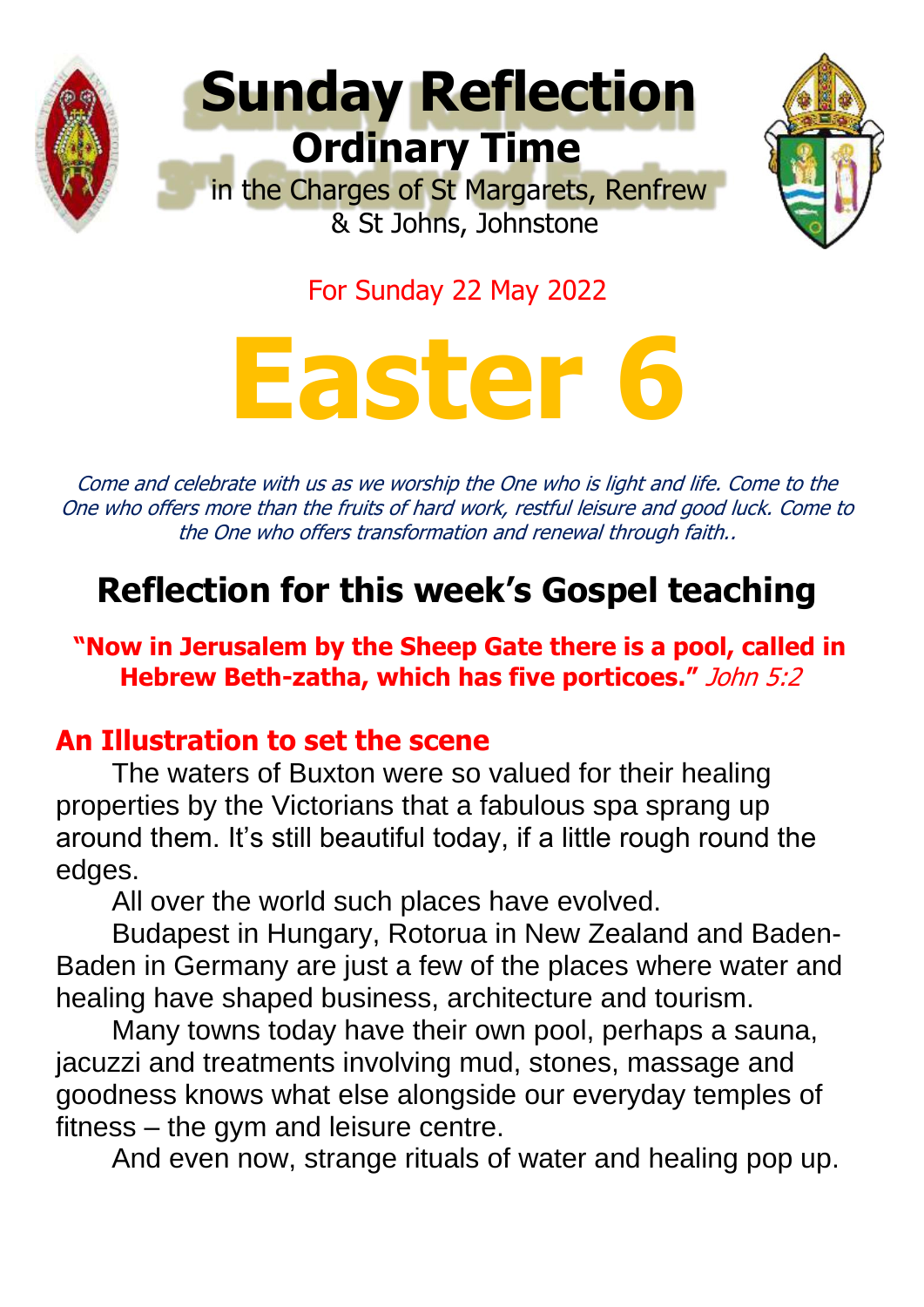There has been much debate recently about a treatment involving fish nibbling away at bathers' dead skin.

### **Looking at the teaching of the Gospel**

Did this porticoed pool by the Sheep Gate share some of these characteristics?

It's rather easy to skip over this strange place as simply a setting for a personal story – that of a sick man who has been there for thirty-eight years.

The man explains that when waters are stirred, he sets off towards them – hoping for what?

Healing, an easing of pain?

We don't know.

But before he can get down there into the waters, someone steps into the water ahead of him.

So many things aren't said.

Why does the man just hang about at the edge of the pool?

Why doesn't he ask for help?

It's not very long before we start to wonder if he's at fault in some way.

Apart from anything else, success was so long in coming, you wonder why he hadn't given up long before.

We have no idea if the people around the pool were rich or poor, whether they were all as sick as our man, or why this place was so attractive to them.

There were pre-Jewish cults of healing that inspired similar rituals, and it's hard to imagine how God would require people to participate in such a lottery of healing.

The whole place sounds like a hotbed of hopelessness, pointless ritual and superstition.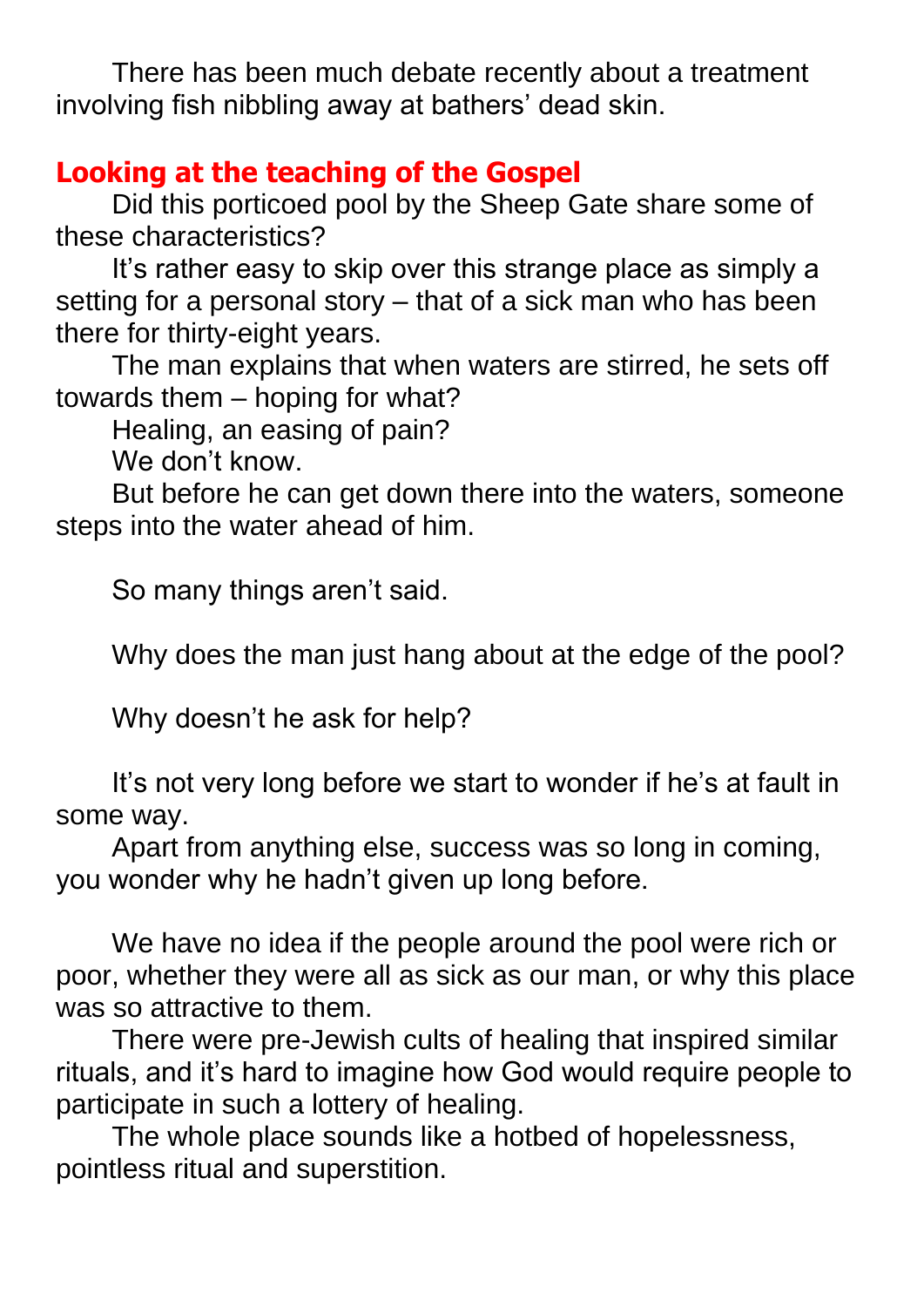And into this horrible place breezes Jesus.

Do you want to be well? he asks the man.

And the man, perhaps used to having to respond to accusation, starts on an explanation.

Jesus' solution is to unlock the gate to this prison of hopelessness and simply let the man out.

Read on and you'll see that the man Jesus picks out is not exactly an appealing character.

Even so, Jesus doesn't seem to require him to pass some kind of heavenly means test before he bestows his gifts of healing.

The aim of John's Gospel is to inspire us to believe, and to show us that what Jesus offers is better even than the basics of life and the fixes that we seek to make it better.

For John, too, water and healing are connected, but the water Jesus offers is fundamentally different.

Whether it's the transforming water of baptism, Nicodemus' rebirth, or the Samaritan woman's water of life, John wants us to know that Jesus is as essential as the basics and an effective remedy as opposed to all the magic, nonsense and cruelty of the age.

## **How can we reflect on the application to our lives?**

Things may be different for us with our ever-advancing medical science and health facilities, but even so, people from all walks of life get locked into a prison of misery, pointless ritual and superstition.

Around the edges of medical science, the health and happiness industry is booming.